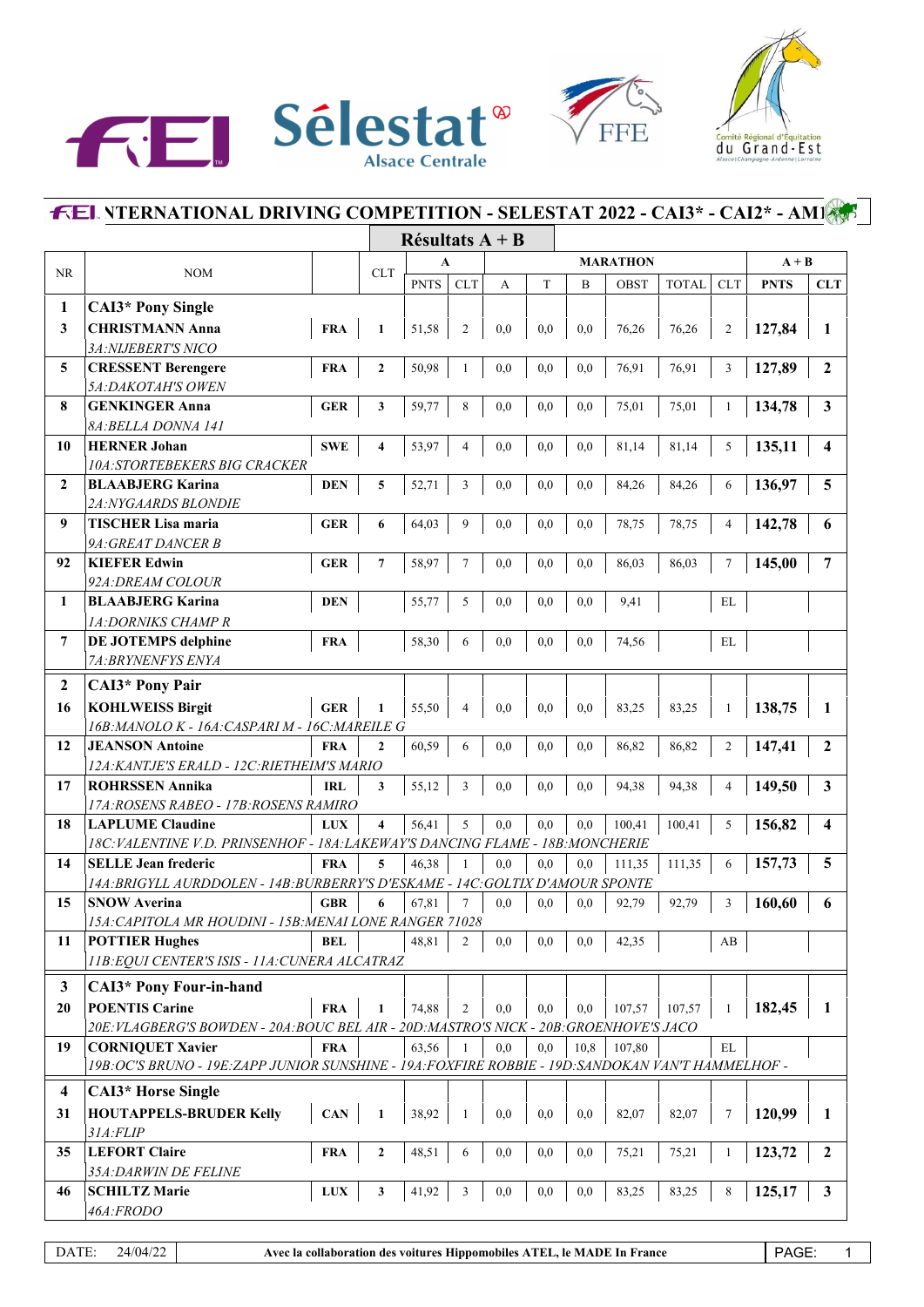





|          |                                                                        |             | Résultats $A + B$       |             |                |           |          |                 |        |              |                   |             |                         |
|----------|------------------------------------------------------------------------|-------------|-------------------------|-------------|----------------|-----------|----------|-----------------|--------|--------------|-------------------|-------------|-------------------------|
|          |                                                                        |             |                         | A           |                |           |          | <b>MARATHON</b> |        |              |                   | $A + B$     |                         |
| $\rm NR$ | <b>NOM</b>                                                             |             | <b>CLT</b>              | <b>PNTS</b> | <b>CLT</b>     | А         | T        | B               | OBST   | <b>TOTAL</b> | <b>CLT</b>        | <b>PNTS</b> | <b>CLT</b>              |
| 21       | <b>BÖSCH Alexander</b>                                                 | <b>AUT</b>  | $\overline{\mathbf{4}}$ | 47,38       | $\overline{4}$ | 0,0       | 0,0      | 0,0             | 78,82  | 78,82        | 5                 | 126,20      | $\overline{\mathbf{4}}$ |
|          | 21A: FINESSE 374                                                       |             |                         |             |                |           |          |                 |        |              |                   |             |                         |
| 26       | <b>PHILIPPOT Laure</b>                                                 | <b>BEL</b>  | 5                       | 41,39       | $\overline{c}$ | 0,0       | 0,0      | 0,0             | 89,29  | 89,29        | 15                | 130,68      | 5                       |
|          | 26A:GALENV                                                             |             |                         |             |                |           |          |                 |        |              |                   |             |                         |
| 22       | <b>BÖSCH Alexander</b>                                                 | <b>AUT</b>  | 6                       | 54,11       | 8              | 0,0       | 0,0      | 0,0             | 78,21  | 78,21        | $\overline{4}$    | 132,32      | 6                       |
|          | 22A:BAMBUCCA                                                           |             |                         |             |                |           |          |                 |        |              |                   |             |                         |
| 33       | <b>DESCHAMPS Clement</b>                                               | <b>FRA</b>  | $\overline{7}$          | 58,17       | 16             | 0,0       | 0,0      | $_{\rm 0,0}$    | 77,65  | 77,65        | 3                 | 135,82      | 7                       |
|          | 33A: BRUME DE CHABLIS                                                  |             |                         |             |                |           |          |                 |        |              |                   |             |                         |
| 27       | <b>PHILIPPOT Laure</b>                                                 | <b>BEL</b>  | 8                       | 47,71       | 5              | 0,0       | 0,0      | 0,0             | 88,99  | 88,99        | 14                | 136,70      | 8                       |
|          | 27A: QC DREAM TIME BROZIE                                              |             |                         |             |                |           |          |                 |        |              |                   |             |                         |
| 44       | <b>UNZEITIG Anne</b>                                                   | <b>GER</b>  | 9                       | 54,04       | $\overline{7}$ | 0,0       | 0,0      | 0,0             | 84,16  | 84,16        | 9                 | 138,20      | 9                       |
|          | 44A: DE NIRO 29<br><b>OLIVE Jean michel</b>                            |             |                         |             |                |           |          |                 |        |              |                   |             |                         |
| 38       | 38A: ALEJA DE MESENGUY                                                 | <b>FRA</b>  | 10                      | 57,04       | 14             | 0,0       | 0,0      | 0,0             | 81,69  | 81,69        | 6                 | 138,73      | <b>10</b>               |
| 36       | <b>LEFORT Claire</b>                                                   | <b>FRA</b>  | 11                      | 55,44       | 11             | 0,0       | 0,0      | 0,0             | 84,32  | 84,32        | 10                | 139,76      | 11                      |
|          | 36A:EDUWARD                                                            |             |                         |             |                |           |          |                 |        |              |                   |             |                         |
| 39       | <b>VERNAY Benoit</b>                                                   | <b>FRA</b>  | 12                      | 54,64       | 10             | 0,0       | 0,0      | 0,0             | 87,20  | 87,20        | 12                | 141,84      | 12                      |
|          | 39B:CLINT                                                              |             |                         |             |                |           |          |                 |        |              |                   |             |                         |
| 25       | <b>MEUWIS</b> Jonathan                                                 | <b>BEL</b>  | 13                      | 65,83       | 22             | 0,0       | 0,0      | 0,0             | 77,14  | 77,14        | $\overline{2}$    | 142,97      | 13                      |
|          | 25B: HAPPY DES CERISIERS                                               |             |                         |             |                |           |          |                 |        |              |                   |             |                         |
| 41       | <b>MCGILL Lucy</b>                                                     | <b>GBR</b>  | 14                      | 56,37       | 13             | 0,0       | 0,0      | 0,0             | 91,65  | 91,65        | 16                | 148,02      | 14                      |
|          | 41A: CASANOVA II                                                       |             |                         |             |                |           |          |                 |        |              |                   |             |                         |
| 37       | <b>MEYSON</b> Stephane                                                 | <b>FRA</b>  | 15                      | 63,56       | 20             | 0,0       | 0,0      | 0,0             | 86,30  | 86,30        | 11                | 149,86      | 15                      |
|          | 37A: VOLKER                                                            |             |                         |             |                |           |          |                 |        |              |                   |             |                         |
| 23       | <b>CLAEYS Pieter</b>                                                   | <b>BEL</b>  | 16                      | 64,36       | 21             | 0,0       | 0,0      | $_{0,0}$        | 87,59  | 87,59        | 13                | 151,95      | 16                      |
|          | 23A:LEONORA BV                                                         |             |                         |             |                |           |          |                 |        |              |                   |             |                         |
| 28       | <b>RENIER Sylvie</b>                                                   | <b>BEL</b>  | 17                      | 55,97       | 12             | 0,0       | 0,0      | 0,0             | 99,80  | 99,80        | 19                | 155,77      | 17                      |
|          | 28A:HARALD                                                             |             |                         |             |                |           |          |                 |        |              |                   |             |                         |
| 24       | <b>LEJEUNE Etienne</b>                                                 | <b>BEL</b>  | 18                      | 61,83       | 18             | 0,0       | 0,0      | 0,0             | 96,69  | 96,69        | 18                | 158,52      | 18                      |
| 86       | 24A: MAY BE SPECIAL V'T WINKELVELD<br><b>GÄNSHIRT Fabian</b>           |             |                         |             |                |           | 0,0      | 0,0             |        |              |                   | 163,26      | 19                      |
|          | <b>86A: FREDDIE MERCURY T</b>                                          | <b>GER</b>  | 19                      | 58,97       | 17             | 0,0       |          |                 | 104,29 | 104,29       | 20                |             |                         |
| 34       | <b>GARCIA Didier</b>                                                   | <b>FRA</b>  | ${\bf 20}$              | 73,90       | 23             | $\rm 0,0$ | $_{0,0}$ | $_{0,0}$        | 95,98  | 95,98        | 17                | 169,88      | $20\,$                  |
|          | 34A: GUILLAUME SWING                                                   |             |                         |             |                |           |          |                 |        |              |                   |             |                         |
| 32       | <b>AILLAUD Magalie</b>                                                 | <b>FRA</b>  |                         | 57,70       | 15             | 0,0       | 0,0      | 0,0             | 79,25  |              | $\mathop{\rm EL}$ |             |                         |
|          | 32A: IMPERIO                                                           |             |                         |             |                |           |          |                 |        |              |                   |             |                         |
| 45       | <b>SCHILTZ Franz</b>                                                   | <b>LUX</b>  |                         | 54,44       | 9              | 0,0       | 0,0      | 20,0            | 73,19  |              | EL                |             |                         |
|          | 45A: SAN REMO ROYAL                                                    |             |                         |             |                |           |          |                 |        |              |                   |             |                         |
| 47       | <b>THIBAUT-MCCAW Maureen</b>                                           | ${\bf LUX}$ |                         | 62,36       | 19             | 0,0       | 0,0      | 0,0             | 160,43 |              | EL                |             |                         |
|          | 47A: V LUCA R                                                          |             |                         |             |                |           |          |                 |        |              |                   |             |                         |
| 5        | <b>CAI3*</b> Horse Pair                                                |             |                         |             |                |           |          |                 |        |              |                   |             |                         |
| 49       | <b>BÖSCH</b> Stefan                                                    | AUT         | 1                       | 50,41       | 1              | 0,0       | 0,0      | 0,0             | 86,04  | 86,04        | 1                 | 136,45      | 1                       |
|          | 49A: DADDY'S SUNSHINE 2 - 49C: FREESTYLE 3 - 49B: FERO 31              |             |                         |             |                |           |          |                 |        |              |                   |             |                         |
| 50       | <b>DELMAS Diane</b>                                                    | <b>FRA</b>  | $\mathbf{2}$            | 57,25       | 3              | 0,0       | 0,0      | 0,0             | 94,59  | 94,59        | 3                 | 151,84      | $\boldsymbol{2}$        |
|          | 50C: FUTURE KISS - 50A: CELLAKERNA IFCE - 50B: CURIANTHA IFCE          |             |                         |             |                |           |          |                 |        |              |                   |             |                         |
| 52       | <b>VOGEL Francois</b>                                                  | <b>FRA</b>  | 3                       | 64,85       | 5              | 0,0       | 0,0      | 0,0             | 91,95  | 91,95        | 2                 | 156,80      | $\mathbf{3}$            |
|          | 52A: NERUDA DE JAU - 52B: NESS DE NOAILLY - 52C: PAUSANIAS DE LA COMBE |             |                         |             |                |           |          |                 |        |              |                   |             |                         |
|          |                                                                        |             |                         |             |                |           |          |                 |        |              |                   |             |                         |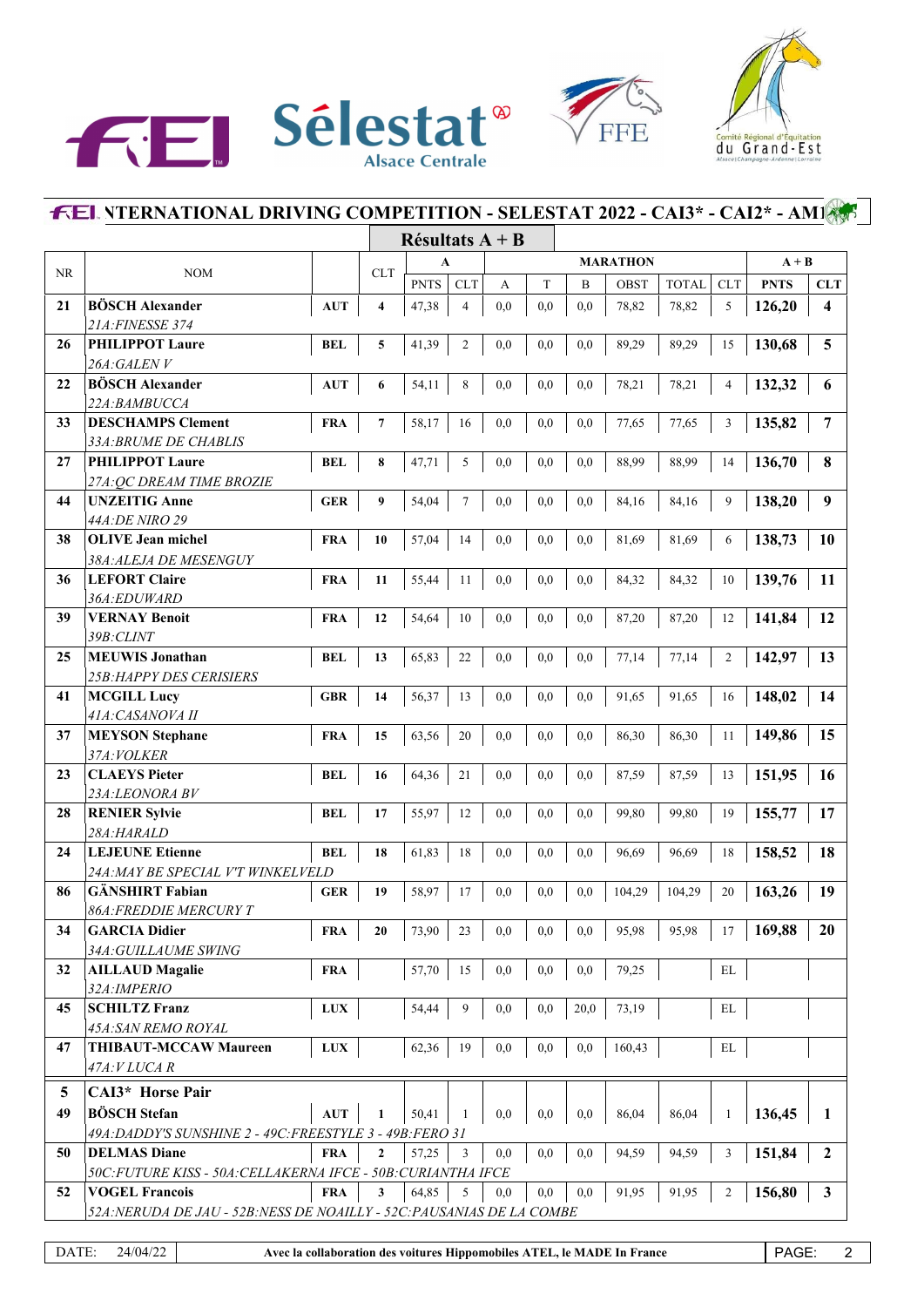





|             |                                                                                                           |            |                         | Résultats $A + B$ |                |     |     |      |                                                                         |              |                |             |                         |
|-------------|-----------------------------------------------------------------------------------------------------------|------------|-------------------------|-------------------|----------------|-----|-----|------|-------------------------------------------------------------------------|--------------|----------------|-------------|-------------------------|
|             |                                                                                                           |            | <b>CLT</b>              |                   | A              |     |     |      | <b>MARATHON</b>                                                         | $A + B$      |                |             |                         |
| <b>NR</b>   | <b>NOM</b>                                                                                                |            |                         | <b>PNTS</b>       | <b>CLT</b>     | А   | T   | B    | OBST                                                                    | <b>TOTAL</b> | <b>CLT</b>     | <b>PNTS</b> | <b>CLT</b>              |
| 53          | <b>MALGET Claude</b>                                                                                      | <b>LUX</b> | $\overline{\mathbf{4}}$ | 56,26             | $\mathfrak{2}$ | 0.0 | 0,0 | 0,0  | 101,21                                                                  | 101,21       | $\overline{4}$ | 157,47      | $\overline{\mathbf{4}}$ |
|             | 53B: CUNEO - 53C: DUKAT - 53A: CAMEE MCL                                                                  |            |                         |                   |                |     |     |      |                                                                         |              |                |             |                         |
| 51          | <b>KENCK Patricia</b>                                                                                     | <b>FRA</b> | 5                       | 59,38             | 4              | 0,0 | 0,0 | 48,8 | 142,20                                                                  | 190,95       | 5              | 250,33      | 5                       |
|             | 51A: HUXLEY - 51B: NARCYZ                                                                                 |            |                         |                   |                |     |     |      |                                                                         |              |                |             |                         |
| 6           | <b>CAI2*</b> Pony Single                                                                                  |            |                         |                   |                |     |     |      |                                                                         |              |                |             |                         |
| 55          | <b>SCOTT Lucy</b>                                                                                         | <b>GBR</b> | 1                       | 50,41             | $\overline{2}$ | 0,0 | 0,0 | 0,0  | 69,79                                                                   | 69,79        | 1              | 120,20      | 1                       |
|             | 55A: TRICKLEBANK MAESTRO                                                                                  |            |                         |                   |                |     |     |      |                                                                         |              |                |             |                         |
| 91          | <b>HERTKORN-KIEFER Katrin</b>                                                                             | <b>GER</b> | $\mathbf{2}$            | 59,00             | 4              | 0,0 | 0,0 | 0,0  | 70,99                                                                   | 70,99        | $\overline{2}$ | 129,99      | $\overline{2}$          |
|             | 91A: DESPERADO 239                                                                                        |            |                         |                   |                |     |     |      |                                                                         |              |                |             |                         |
| 54          | <b>BUCK Robert</b>                                                                                        | <b>GBR</b> | 3                       | 57,92             | 3              | 0,0 | 0,0 | 0,0  | 75,84                                                                   | 75,84        | 3              | 133,76      | $\mathbf{3}$            |
| 87          | 54A: THORNEYSIDE EMPORER<br><b>SCHLEICHER Kai Maria</b>                                                   | <b>GER</b> |                         | 48,36             |                | 0,0 | 0.0 | 0,0  |                                                                         |              |                |             |                         |
|             | 87A: CHIP CHAP COCONUT                                                                                    |            |                         |                   |                |     |     |      | 36,28                                                                   |              | AB             |             |                         |
|             |                                                                                                           |            |                         |                   |                |     |     |      |                                                                         |              |                |             |                         |
| 7           | <b>CAI2*</b> Pony Pair                                                                                    |            |                         |                   |                |     |     |      |                                                                         |              |                |             |                         |
| 56          | <b>TOUBLANC Mathieu</b>                                                                                   | <b>FRA</b> | $\mathbf{1}$            | 53,75             | 1              | 0.0 | 0.0 | 0.0  | 85,26                                                                   | 85,26        | $\mathbf{1}$   | 139,01      | $\mathbf{1}$            |
|             | 56A: ABSOLU DE CHATILLON - 56B: BAGATELE DE CHATILLON - 56C: BYZANCE DE CHATILLON                         |            |                         |                   |                |     |     |      |                                                                         |              |                |             |                         |
| 8           | <b>CAI2*</b> Pony Four-in-hand                                                                            |            |                         |                   |                |     |     |      |                                                                         |              |                |             |                         |
| 57          | <b>LENORMAND Eric</b>                                                                                     | <b>FRA</b> | 1                       | 65,76             | 1              | 0,0 | 0,0 | 28,0 | 132,66                                                                  | 160,66       | 1              | 226.42      | 1                       |
|             | 57B: MAESTOSO XLVII 5 15 - 57A: INCITATO III 12 2 - 57C: NEAPOLITANO XXIX-137 - 57E: CONVERSANO STRANA IX |            |                         |                   |                |     |     |      |                                                                         |              |                |             |                         |
| 9           | <b>CAI2*</b> Horse Single                                                                                 |            |                         |                   |                |     |     |      |                                                                         |              |                |             |                         |
| 59          | <b>VERNAY Benoit</b>                                                                                      | <b>FRA</b> | 1                       | 56,34             | 2              | 0,0 | 0,0 | 0,0  | 72,05                                                                   | 72,05        | 1              | 128,39      | 1                       |
|             | 59A: CHAN DU BOIS ROND                                                                                    |            |                         |                   |                |     |     |      |                                                                         |              |                |             |                         |
| 58          | <b>OLIVE Jean michel</b>                                                                                  | <b>FRA</b> | $\mathbf{2}$            | 55,80             |                | 0,0 | 0,0 | 0,0  | 81,79                                                                   | 81,79        | $\mathfrak{2}$ | 137,59      | $\boldsymbol{2}$        |
|             | 58A: HABIKA BALA                                                                                          |            |                         |                   |                |     |     |      |                                                                         |              |                |             |                         |
| B           | <b>Under 25 Drivers Pony Single</b>                                                                       |            |                         |                   |                |     |     |      |                                                                         |              |                |             |                         |
| 62          | <b>LENORMAND Valentine</b>                                                                                | <b>FRA</b> | $\mathbf{1}$            | 45,79             | 1              | 0,0 | 0,0 | 0,0  | 64,49                                                                   | 64,49        | 2              | 110,28      | 1                       |
|             | 62A: UDERZO DES TEMPLIERS                                                                                 |            |                         |                   |                |     |     |      |                                                                         |              |                |             |                         |
| 61          | <b>LENNE Louise</b>                                                                                       | <b>FRA</b> | $\mathbf{2}$            | 69,53             | 4              | 0,0 | 0,0 | 0,0  | 58,12                                                                   | 58,12        | 1              | 127,65      | $\boldsymbol{2}$        |
| 60          | <b>61A: VITA NOVA'S ASHLEIGH CHANEL</b><br><b>FELGUEIRAS Romane</b>                                       |            | 3                       |                   | 3              |     | 0.0 |      |                                                                         |              | 3              |             |                         |
|             | 60A: ATOS DU CARBONEL                                                                                     | <b>FRA</b> |                         | 56,72             |                | 0,0 |     | 25,8 | 70,10                                                                   | 95,85        |                | 152,57      | $\mathbf{3}$            |
| 63          | <b>TISCHER Lisa maria</b>                                                                                 | <b>GER</b> |                         | 52,49             | 2              | 0,0 | 0,0 | 24,0 | 71,58                                                                   |              | AB             |             |                         |
|             | 63A:NEW YORK                                                                                              |            |                         |                   |                |     |     |      |                                                                         |              |                |             |                         |
| $\mathbf C$ | <b>Under 25 Drivers Pony Pair</b>                                                                         |            |                         |                   |                |     |     |      |                                                                         |              |                |             |                         |
| 65          | <b>REINHARDT Leon zacharias</b>                                                                           |            |                         |                   |                |     |     |      |                                                                         |              |                | 118,71      | 1                       |
|             | 65A: BÜNTEEICHEN-MAMBO - 65B: TOM 346 - 65C: TURNINA'S RIANO                                              | <b>GER</b> | 1                       | 52,28             |                | 0,0 | 0,0 | 1,5  | 64,93                                                                   | 66,43        | 2              |             |                         |
| 64          | <b>HENSEL Lena</b>                                                                                        | <b>GER</b> | $\overline{2}$          | 64,40             | $\mathfrak{2}$ | 0,0 | 0,0 | 0,0  | 63,74                                                                   | 63,74        |                | 128,14      | $\boldsymbol{2}$        |
|             | 64A: BONNI - 64C: VAN ROYC'S SERGEANT PEPPER - 64B: NIKKI                                                 |            |                         |                   |                |     |     |      |                                                                         |              |                |             |                         |
| D           |                                                                                                           |            |                         |                   |                |     |     |      |                                                                         |              |                |             |                         |
|             | <b>Under 25 Drivers Horse Single</b>                                                                      |            |                         |                   |                |     |     |      |                                                                         |              |                |             |                         |
| 68          | <b>SCHUBERT Ciara</b><br>68A: ENERGY 19                                                                   | <b>GER</b> | $\mathbf{1}$            | 50,77             | 1              | 0,0 | 0,0 | 0,0  | 60,28                                                                   | 60,28        | 1              | 111,05      | 1                       |
| 67          | <b>SCHUBERT Ciara</b>                                                                                     | <b>GER</b> | $\mathbf{2}$            | 50,77             | 1              | 0,0 | 0,0 | 0,0  | 61,28                                                                   | 61,28        | $\overline{c}$ | 112,05      | $\boldsymbol{2}$        |
|             | 67A:LASSILA                                                                                               |            |                         |                   |                |     |     |      |                                                                         |              |                |             |                         |
| 66          | <b>RISCH Valentin</b>                                                                                     | <b>FRA</b> | 3                       | 63,09             | 3              | 0,0 | 0,0 | 0,0  | 67,50                                                                   | 67,50        | 3              | 130,59      | $\mathbf{3}$            |
|             | 66A: VALENTINO                                                                                            |            |                         |                   |                |     |     |      |                                                                         |              |                |             |                         |
|             |                                                                                                           |            |                         |                   |                |     |     |      |                                                                         |              |                |             |                         |
| DATE:       | 24/04/22                                                                                                  |            |                         |                   |                |     |     |      | Avec la collaboration des voitures Hippomobiles ATEL, le MADE In France |              |                | PAGE:       | 3                       |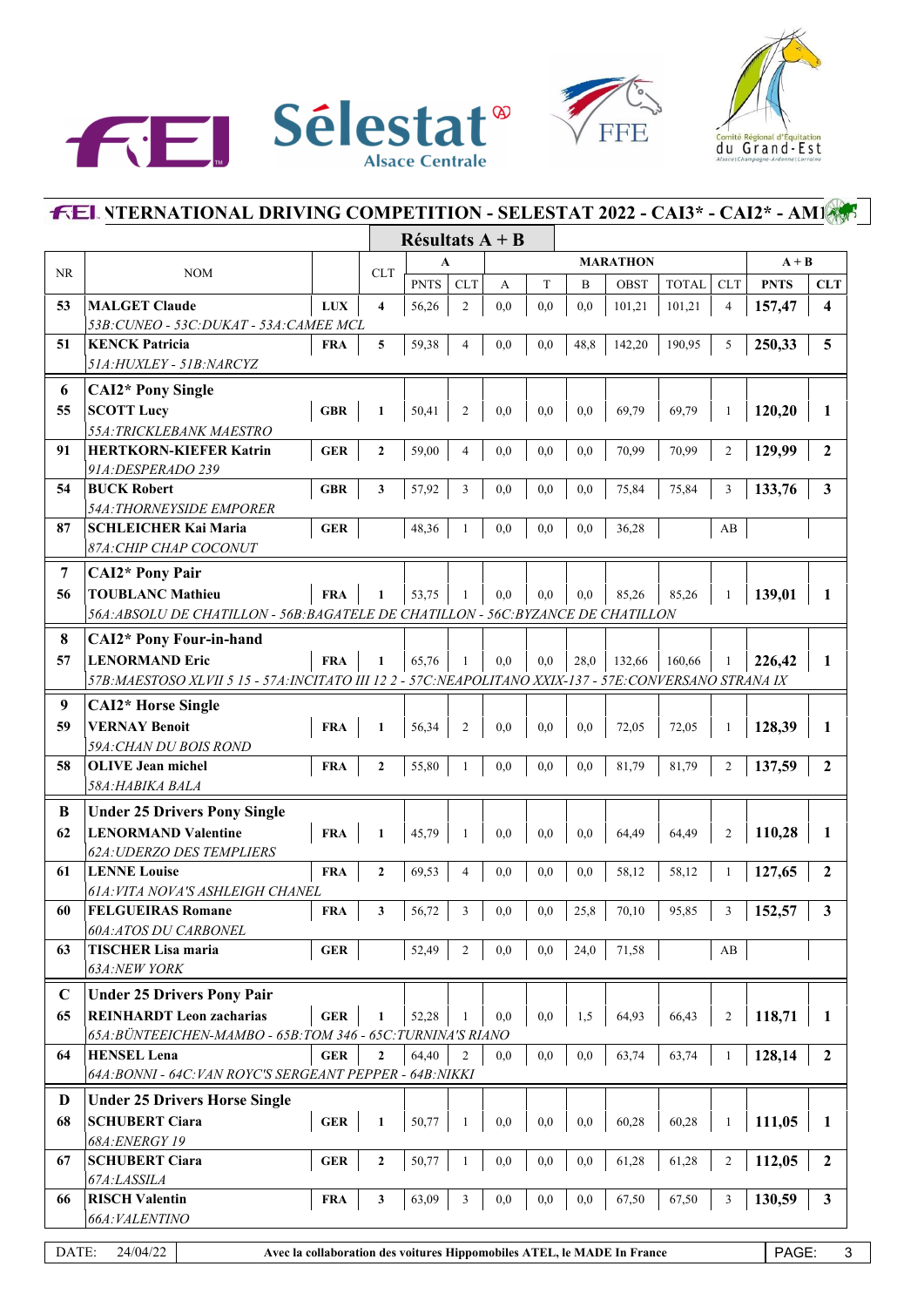





|           |                                                                                                      |                         | Résultats $A + B$       |             |                         |     |           |          |                 |              |                |             |                         |
|-----------|------------------------------------------------------------------------------------------------------|-------------------------|-------------------------|-------------|-------------------------|-----|-----------|----------|-----------------|--------------|----------------|-------------|-------------------------|
|           |                                                                                                      |                         |                         | A           |                         |     |           |          | <b>MARATHON</b> |              |                | $A + B$     |                         |
| <b>NR</b> | <b>NOM</b>                                                                                           |                         | <b>CLT</b>              | <b>PNTS</b> | <b>CLT</b>              | А   | T         | B        | <b>OBST</b>     | <b>TOTAL</b> | <b>CLT</b>     | <b>PNTS</b> | <b>CLT</b>              |
| 69        | <b>UNZEITIG Anne</b>                                                                                 | <b>GER</b>              | $\overline{\mathbf{4}}$ | 69,20       | 5                       | 0,0 | 0,0       | 0,0      | 70,39           | 70,39        | $\overline{4}$ | 139,59      | $\overline{\mathbf{4}}$ |
|           | 69A:ROSEMAN 3                                                                                        |                         |                         |             |                         |     |           |          |                 |              |                |             |                         |
| 88        | <b>ASSAILLY Celia</b>                                                                                | <b>FRA</b>              | 5                       | 65,72       | 4                       | 0,0 | 0,0       | 12,8     | 61,99           | 74,74        | 5              | 140,46      | 5                       |
|           | 88A: CAMBIO                                                                                          |                         |                         |             |                         |     |           |          |                 |              |                |             |                         |
| E         | <b>Juniors Pony Single</b>                                                                           |                         |                         |             |                         |     |           |          |                 |              |                |             |                         |
| 77        | <b>SCHLEICHER Pia</b>                                                                                | <b>GER</b>              | 1                       | 51,84       | 3                       | 0.0 | 0,0       | 0,0      | 63,80           | 63,80        | $\overline{4}$ | 115,64      | 1                       |
|           | 77A: TRALLALA 2                                                                                      |                         |                         |             |                         |     |           |          |                 |              |                |             |                         |
| 75        | <b>HÜSGES Laura</b>                                                                                  | <b>GER</b>              | $\mathbf{2}$            | 51,60       | $\overline{c}$          | 0,0 | 0,0       | 0,0      | 64,18           | 64,18        | 5              | 115,78      | $\overline{2}$          |
|           | 75A: TITUS 195                                                                                       |                         |                         |             |                         |     |           |          |                 |              |                |             |                         |
| 73        | <b>LENORMAND Kilian</b>                                                                              | <b>FRA</b>              | 3                       | 54,40       | 4                       | 0,0 | 0,0       | 0,0      | 61,85           | 61,85        | $\overline{2}$ | 116,25      | 3                       |
|           | 73B: CHOUCHENN DE DIEGE                                                                              |                         |                         |             |                         |     |           |          |                 |              |                |             |                         |
| 79        | <b>ROHRSSEN Kris</b>                                                                                 | <b>IRL</b>              | $\overline{\mathbf{4}}$ | 56,08       | 5                       | 0,0 | 0,0       | 0,0      | 61,88           | 61,88        | 3              | 117,96      | 4                       |
|           | 79A: CHECKMATE                                                                                       |                         |                         |             |                         |     |           |          |                 |              |                |             |                         |
| 74        | <b>AMEND Pauline</b>                                                                                 | <b>GER</b>              | 5                       | 59,52       | 6                       | 0,0 | 0,0       | 0,0      | 65,93           | 65,93        | $\tau$         | 125,45      | 5                       |
|           | 74A: CLAIRE                                                                                          |                         |                         |             |                         |     |           |          |                 |              |                |             |                         |
| 89        | <b>NOTTRET Anthony</b>                                                                               | <b>FRA</b>              | 6                       | 65,60       | 8                       | 0,0 | 0,0       | 0,0      | 61,22           | 61,22        | 1              | 126,82      | 6                       |
|           | 89A: CYRANO DU BEC                                                                                   |                         |                         |             |                         |     |           |          |                 |              |                |             |                         |
| 70        | <b>SCHMID Sophia</b>                                                                                 | <b>AUT</b>              | $\overline{7}$          | 61,76       | 7                       | 0,0 | 0,0       | 0,0      | 67,02           | 67,02        | 9              | 128,78      | 7                       |
|           | 70A: FLEX 2                                                                                          |                         |                         |             |                         |     |           |          |                 |              |                |             |                         |
| 72        | <b>JUNG Julia</b>                                                                                    | <b>FRA</b>              | 8                       | 67,52       | 10                      | 0,0 | 0,0       | 0,0      | 65,51           | 65,51        | 6              | 133,03      | 8                       |
| 71        | 72A: TURNINA'S BUSTER<br><b>FASSEL Perlane</b>                                                       | <b>FRA</b>              | 9                       | 66,48       | 9                       | 0,0 | 0,0       | 0,0      | 66,94           | 66,94        | 8              | 133,42      | 9                       |
|           | 71A: ELITE D'IDEALE                                                                                  |                         |                         |             |                         |     |           |          |                 |              |                |             |                         |
| 78        | <b>STOLZENBERGER Philipp</b>                                                                         | <b>GER</b>              |                         | 46,64       | 1                       | 0,0 | 0,0       | 75,8     | 0,00            |              | EL             |             |                         |
|           | 78A: GALILEO 153                                                                                     |                         |                         |             |                         |     |           |          |                 |              |                |             |                         |
|           |                                                                                                      |                         |                         |             |                         |     |           |          |                 |              |                |             |                         |
| F         | <b>Juniors Pony Pair</b>                                                                             |                         |                         |             |                         |     |           |          |                 |              |                |             |                         |
| 80        | <b>ANDREW Max</b>                                                                                    | <b>GER</b>              | 1                       | 49,76       | 1                       | 0,0 | 0,0       | 0,0      | 64,64           | 64,64        | $\overline{2}$ | 114,40      | 1                       |
| 81        | 80B:LEYBUCHTS PIERRE - 80A:LEYBUCHT LANCELOT - 80C:POLHAAR SECRET SERYDDWR<br><b>REINHARDT Malte</b> | <b>GER</b>              | $\mathbf{2}$            | 71,92       | 2                       | 0.0 | 0,0       | 0,0      | 59,07           | 59,07        | 1              | 130,99      | $\mathbf{2}$            |
|           | 81A: SASKIA III - 81B: SURPRISE                                                                      |                         |                         |             |                         |     |           |          |                 |              |                |             |                         |
|           |                                                                                                      |                         |                         |             |                         |     |           |          |                 |              |                |             |                         |
| G         | <b>Children Pony Single</b>                                                                          | $\mathbf{1}$<br>$\perp$ |                         |             |                         |     |           |          |                 |              |                |             |                         |
| 84        | <b>BANNERT Audrey</b>                                                                                | <b>GER</b>              | 1                       | 58,24       | $\overline{\mathbf{c}}$ | 0,0 | $\rm 0,0$ | $_{0,0}$ | 41,98           | 41,98        | 1              | 100,22      | 1                       |
|           | 84A: VASCO                                                                                           |                         |                         |             |                         |     |           |          |                 |              |                |             |                         |
| 85        | <b>CASTELLI Bice</b><br>85A: VALENZO DE CHANDIEU                                                     | <b>ITA</b>              | $\mathbf{2}$            | 54,40       | $\mathbf{1}$            | 0,0 | $_{0,0}$  | 0,0      | 48,52           | 48,52        | $\overline{4}$ | 102,92      | $\boldsymbol{2}$        |
| 90        | <b>NOTTRET Herve</b>                                                                                 | <b>FRA</b>              | 3                       |             | 3                       | 0,0 | $_{0,0}$  | 0,0      | 46,45           | 46,45        | $\overline{2}$ | 106,45      | $\mathbf{3}$            |
|           | 90A: KILKENNY MOUNT                                                                                  |                         |                         | 60,00       |                         |     |           |          |                 |              |                |             |                         |
| 82        | <b>AILLAUD Nuno</b>                                                                                  | <b>FRA</b>              | $\overline{4}$          | 60,24       | 4                       | 0,0 | $_{0,0}$  | 0,0      | 49,47           | 49,47        | 5              | 109,71      | $\overline{\mathbf{4}}$ |
|           | 82A: KANTJE'S ZILTON                                                                                 |                         |                         |             |                         |     |           |          |                 |              |                |             |                         |
| 83        | <b>LEGRET Bouly marine</b>                                                                           | <b>FRA</b>              | 5                       | 65,92       | 5                       | 0,0 | 0,0       | 0,0      | 47,13           | 47,13        | 3              | 113,05      | 5                       |
|           | 83A: UNA DU BOSQUE                                                                                   |                         |                         |             |                         |     |           |          |                 |              |                |             |                         |
|           |                                                                                                      |                         |                         |             |                         |     |           |          |                 |              |                |             |                         |
| U         | <b>AM 1 GP Poney Solo</b>                                                                            |                         |                         |             |                         |     |           |          |                 |              |                |             |                         |
| 101       | <b>JACOB</b> Justine<br>101A: RED DRAGON V NIEUWOVERHOR                                              | <b>FRA</b>              | $\mathbf{1}$            | 58,56       | 1                       | 0,0 | 0,0       | 0,0      | 66,65           | 66,65        | 1              | 125,21      | 1                       |
|           |                                                                                                      |                         |                         |             |                         |     |           |          |                 |              |                |             |                         |
| V         | <b>AM 1 GP Poney Paire</b>                                                                           |                         |                         |             |                         |     |           |          |                 |              |                |             |                         |